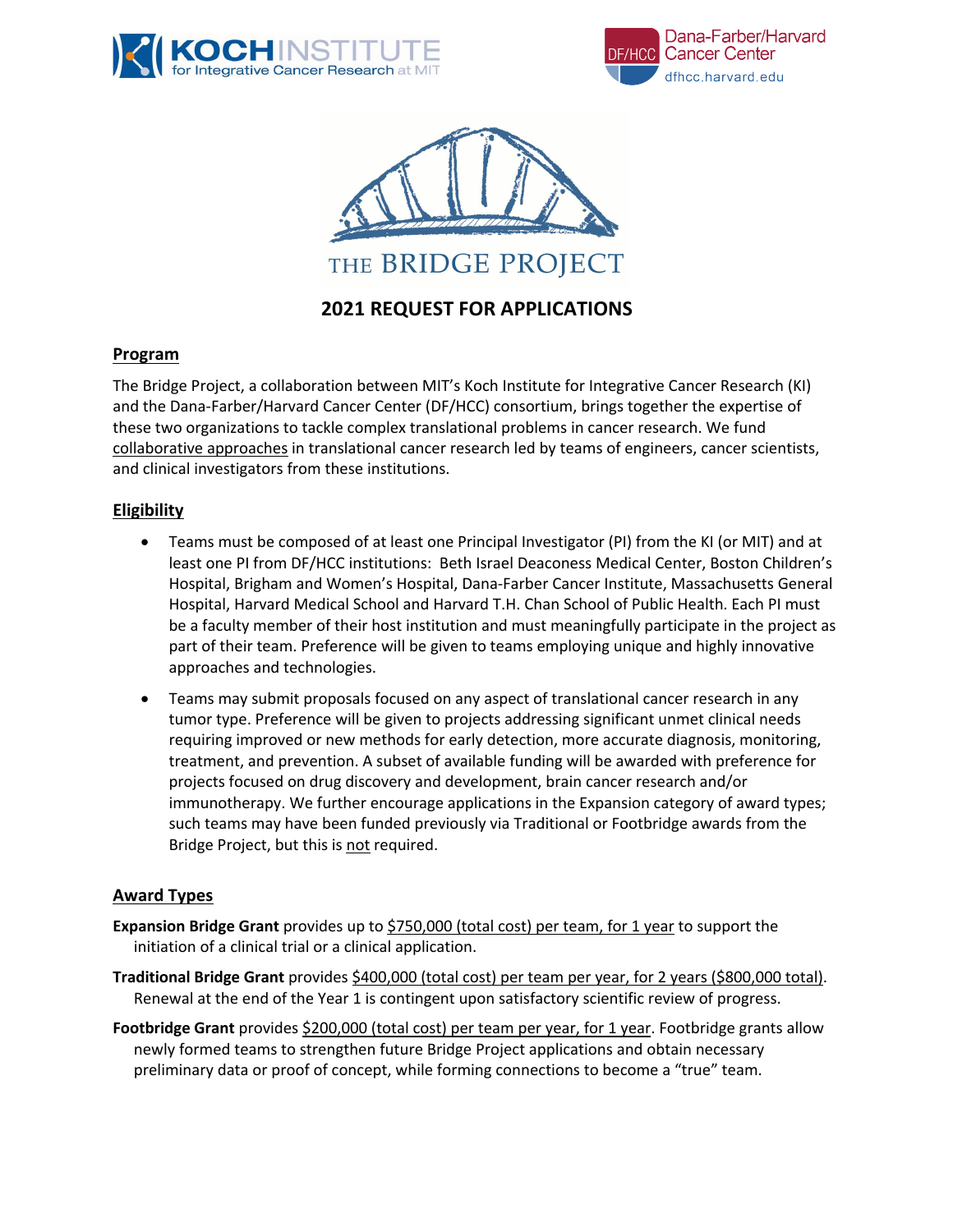



# **Submission information**

Submit applications to ki-bridge@mit.edu (and CC all the involved PIs) by **4 PM on September 17, 2021**.

# *Application Format*

- All materials should be saved as a single PDF document
- Use 12-point Cambria or 11-point Arial font and margins of 0.5 inches or greater
- Required components (please follow this order):
	- o Cover Page, with following:
		- Title
		- PI information (names, affiliations, email addresses)
		- Type of award sought (Expansion, Traditional, or Footbridge)
	- o Lay Summary: a one-page description of your project, which may be shared with donors (must not contain confidential information)
	- o Research Proposal (not to exceed 5 pages including figures and tables):
		- Background and Significance
		- Specific Aims
		- Research Plan
	- o NIH Biosketch for each PI, include Part A (Personal Statement)
	- o Literature Citations

#### *Scope*

Research proposal should clearly articulate the following, in the context of translational potential:

- What is the primary unmet medical need you are addressing?
- What approaches do you intend to use and how are they novel?
- What are the anticipated experimental challenges?
- What are the short- and longer-term goals of the research?
- What can be reasonably accomplished within the funding period?
- Why is the KI/MIT- DF/HCC pairing critical and how will this be a true team?
- What clinically translatable applications might emerge from this work now or in the near future? (Clearly demonstrate a clinical connection.)

#### **In-person presentations/ Round II Review**

Teams that are selected for Round II Review will be notified by December 1, 2021 and invited to present their proposal in front of the Bridge Project Review Committee. If selected, your team **must** be able to present as a group on the date of the Round II Review (which will be announced by October 31, 2021) and send us your presentation file by 5 pm the day before.

Budgets are not needed at this stage.

#### **Award Information**

Awards will be announced by January 31, 2022, for a funding term starting no later than March 1, 2022. The following steps are required from all the teams selected for funding:

#### *Budget:*

First, create a detailed budget for each PI by February 15, 2022 (1 pm) by coordinating with the appropriate administrator: